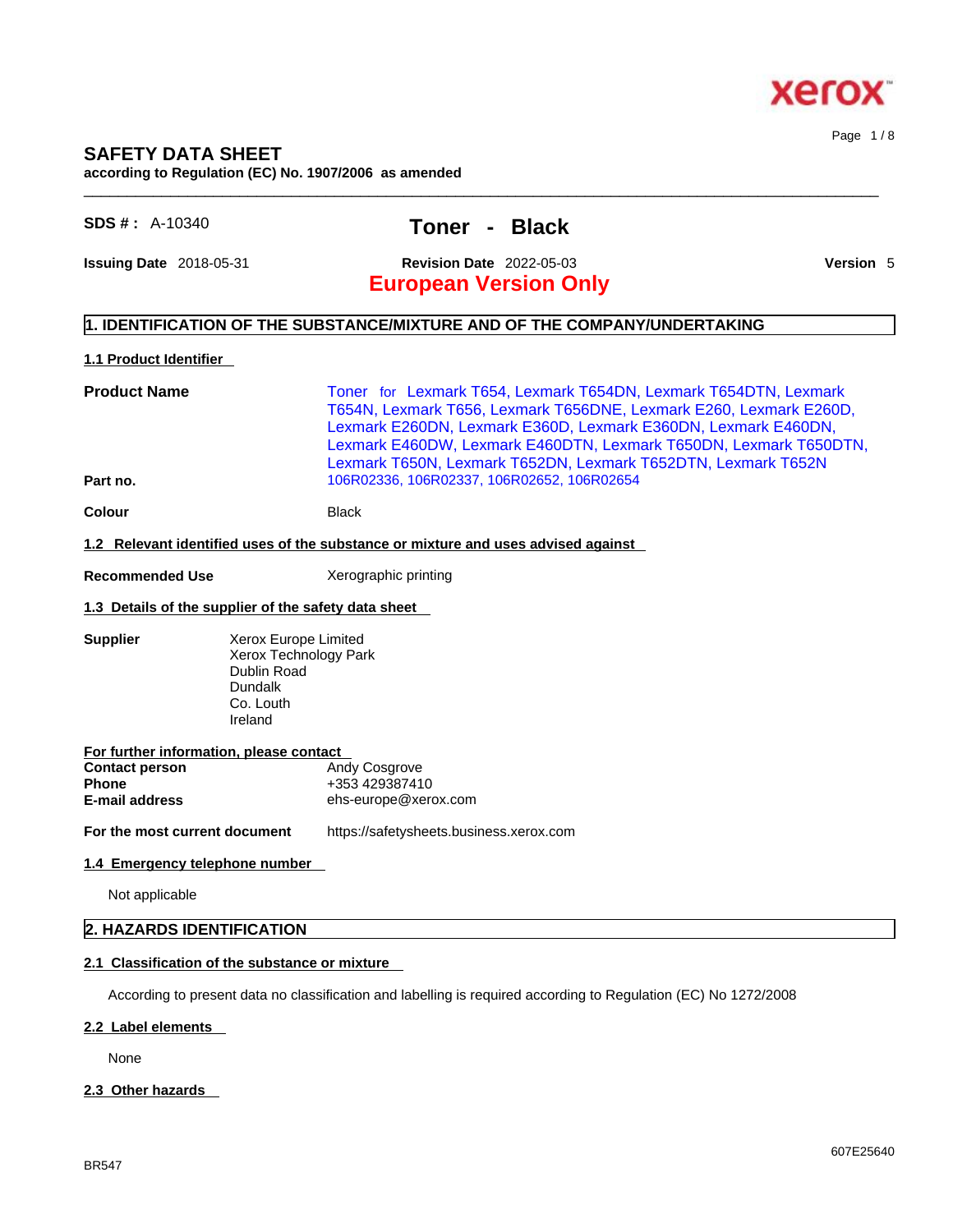# $\_$  ,  $\_$  ,  $\_$  ,  $\_$  ,  $\_$  ,  $\_$  ,  $\_$  ,  $\_$  ,  $\_$  ,  $\_$  ,  $\_$  ,  $\_$  ,  $\_$  ,  $\_$  ,  $\_$  ,  $\_$  ,  $\_$  ,  $\_$  ,  $\_$  ,  $\_$  ,  $\_$  ,  $\_$  ,  $\_$  ,  $\_$  ,  $\_$  ,  $\_$  ,  $\_$  ,  $\_$  ,  $\_$  ,  $\_$  ,  $\_$  ,  $\_$  ,  $\_$  ,  $\_$  ,  $\_$  ,  $\_$  ,  $\_$  ,

**Issuing Date** 2018-05-31 **Revision Date** 2022-05-03 **Version** 5

 $\_$  ,  $\_$  ,  $\_$  ,  $\_$  ,  $\_$  ,  $\_$  ,  $\_$  ,  $\_$  ,  $\_$  ,  $\_$  ,  $\_$  ,  $\_$  ,  $\_$  ,  $\_$  ,  $\_$  ,  $\_$  ,  $\_$  ,  $\_$  ,  $\_$  ,  $\_$  ,  $\_$  ,  $\_$  ,  $\_$  ,  $\_$  ,  $\_$  ,  $\_$  ,  $\_$  ,  $\_$  ,  $\_$  ,  $\_$  ,  $\_$  ,  $\_$  ,  $\_$  ,  $\_$  ,  $\_$  ,  $\_$  ,  $\_$  ,

Not a PBT according to REACH Annex XIII May form explosible dust-air mixture if dispersed

### **3. COMPOSITION/INFORMATION ON INGREDIENTS**

**SDS # :** A-10340 **Toner - Black**

### **3.2 Mixtures**

| <b>Chemical Name</b>    | Weight % | CAS No.     | <b>EC-No</b> | <b>Classification (Reg.</b><br>1272/2008) | Hazard<br><b>Statements</b> | <b>REACH Registration</b><br><b>Number</b> |
|-------------------------|----------|-------------|--------------|-------------------------------------------|-----------------------------|--------------------------------------------|
| Polvester resin         | 80-95    | Proprietary | Not listed   | $- -$                                     | --                          |                                            |
| Carbon black            | $3 - 15$ | 1333-86-4   | 215-609-9    | $- -$                                     | $\sim$                      | 01-2119384822-32-0065                      |
| Amorphous silica        | <5       | 7631-86-9   | 231-545-4    | $- -$                                     | $-1$                        |                                            |
| Organo-chromium complex | <2       | 72869-85-3  | 276-955-4    | Aquatic Acute 1                           | H400                        | $- -$                                      |
|                         |          |             |              | Aquatic Chron. 1                          | H410                        |                                            |
| Titanium dioxide        | <1       | 13463-67-7  | 236-675-5    | Carc (Inhal) 2                            | H <sub>351</sub>            |                                            |

#### **Full text of H- statements: see section 16 Note**

"--" indicates no classification or hazard statements apply.

Components marked as "Not Listed" are exempt from registration.

Where no REACH registration number is listed, it is considered confidential to the Only Representative.

### **4. FIRST AID MEASURES**

### **4.1 Description of first aid measures**

| <b>General advice</b>  | For external use only. When symptoms persist or in all cases of doubt seek medical advice.<br>Show this safety data sheet to the doctor in attendance. |
|------------------------|--------------------------------------------------------------------------------------------------------------------------------------------------------|
| Eye contact            | Immediately flush with plenty of water. After initial flushing, remove any contact lenses and<br>continue flushing for at least 15 minutes             |
| <b>Skin contact</b>    | Wash skin with soap and water                                                                                                                          |
| <b>Inhalation</b>      | Move to fresh air                                                                                                                                      |
| Ingestion              | Rinse mouth with water and afterwards drink plenty of water or milk                                                                                    |
| <b>Acute toxicity</b>  | 4.2 Most important symptoms and effects, both acute and delayed                                                                                        |
| <b>Eyes</b>            | No known effect                                                                                                                                        |
| <b>Skin</b>            | No known effect                                                                                                                                        |
| <b>Inhalation</b>      | No known effect                                                                                                                                        |
| Ingestion              | No known effect                                                                                                                                        |
| <b>Chronic effects</b> |                                                                                                                                                        |

| <b>Chronic toxicity</b> | No known effects under normal use conditions          |
|-------------------------|-------------------------------------------------------|
| <b>Main symptoms</b>    | Overexposure may cause:                               |
|                         | mild respiratory irritation similar to nuisance dust. |

### **4.3 Indication of immediate medical attention and special treatment needed**

| <b>Protection of first-aiders</b> | No special protective equipment required |
|-----------------------------------|------------------------------------------|
| Notes to physician                | Treat symptomatically                    |



Page 2 / 8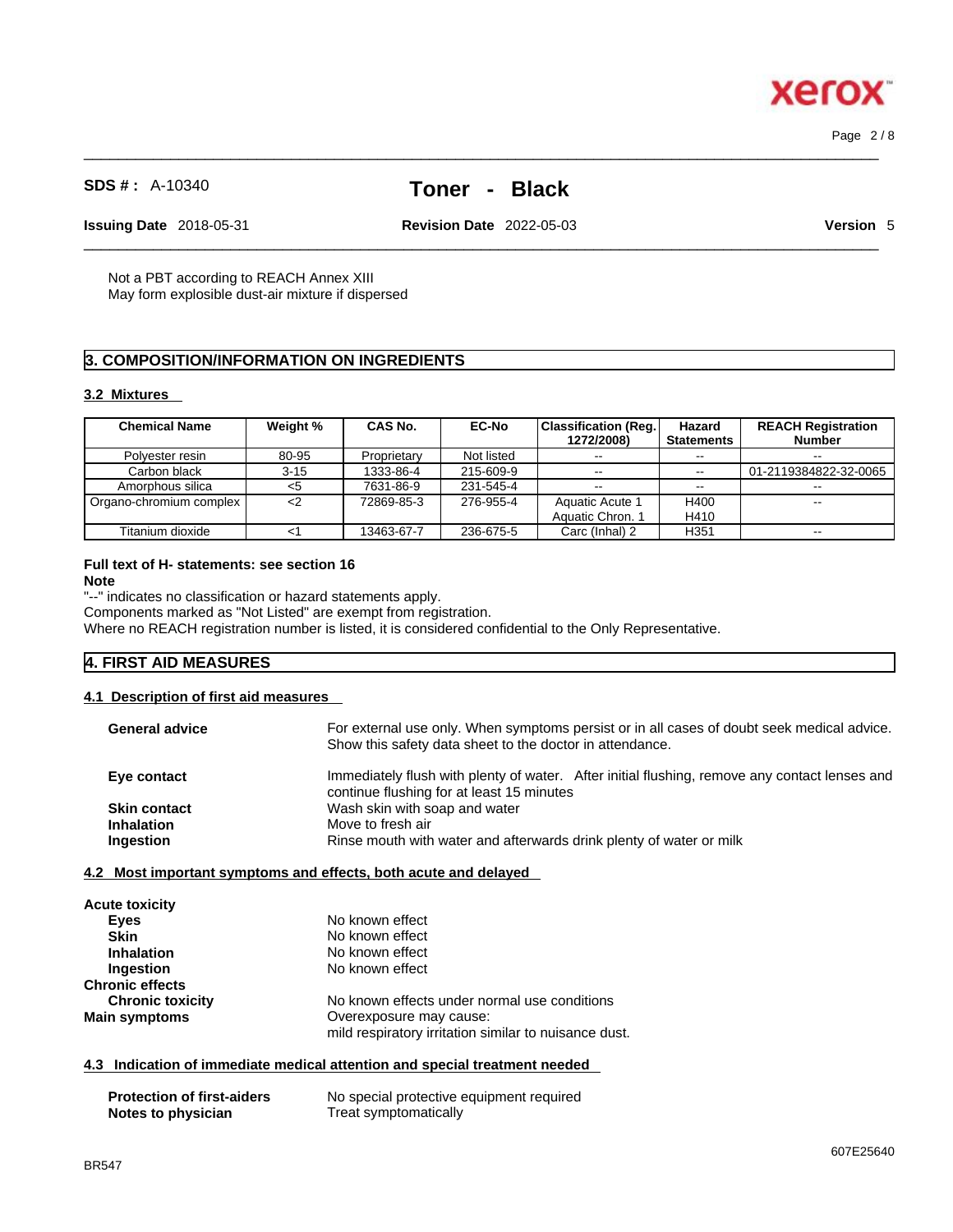607E25640

# Page 3 / 8

xerc

### **SDS # :** A-10340 **Toner - Black**

**Issuing Date** 2018-05-31 **Revision Date** 2022-05-03 **Version** 5

 $\_$  ,  $\_$  ,  $\_$  ,  $\_$  ,  $\_$  ,  $\_$  ,  $\_$  ,  $\_$  ,  $\_$  ,  $\_$  ,  $\_$  ,  $\_$  ,  $\_$  ,  $\_$  ,  $\_$  ,  $\_$  ,  $\_$  ,  $\_$  ,  $\_$  ,  $\_$  ,  $\_$  ,  $\_$  ,  $\_$  ,  $\_$  ,  $\_$  ,  $\_$  ,  $\_$  ,  $\_$  ,  $\_$  ,  $\_$  ,  $\_$  ,  $\_$  ,  $\_$  ,  $\_$  ,  $\_$  ,  $\_$  ,  $\_$  ,

 $\_$  ,  $\_$  ,  $\_$  ,  $\_$  ,  $\_$  ,  $\_$  ,  $\_$  ,  $\_$  ,  $\_$  ,  $\_$  ,  $\_$  ,  $\_$  ,  $\_$  ,  $\_$  ,  $\_$  ,  $\_$  ,  $\_$  ,  $\_$  ,  $\_$  ,  $\_$  ,  $\_$  ,  $\_$  ,  $\_$  ,  $\_$  ,  $\_$  ,  $\_$  ,  $\_$  ,  $\_$  ,  $\_$  ,  $\_$  ,  $\_$  ,  $\_$  ,  $\_$  ,  $\_$  ,  $\_$  ,  $\_$  ,  $\_$  ,

#### **5. FIREFIGHTING MEASURES**

#### **5.1 Extinguishing media**

**Suitable extinguishing media** Use water spray or fog; do not use straight streams, Foam

**Unsuitable extinguishing media** Do not use a solid water stream as it may scatterand spread fire

#### **5.2 Special hazards arising from the substance or mixture**

Fine dust dispersed in air, in sufficient concentrations, and in the presence of an ignition source is a potential dust explosion hazard

#### **Hazardous combustion products** Hazardous decomposition products due to incomplete combustion. Carbon oxides Nitrogen oxides (NOx)

#### **5.3 Advice for fire-fighters**

In the event of fire and/or explosion do not breathe fumes. Wear fire/flame resistant/retardant clothing. Use self-contained pressure-demand breathing apparatus if needed to prevent exposure to smoke or airborne toxins. Wear self-contained breathing apparatus and protective suit.

#### **Other information**

| <b>Flammability</b> | Not flammable  |  |
|---------------------|----------------|--|
| <b>Flash point</b>  | Not applicable |  |

#### **6. ACCIDENTAL RELEASE MEASURES**

#### **6.1 Personal precautions, protective equipment and emergency procedures**

Avoid breathing dust

#### **6.2 Environmental precautions**

Although toner is not an aquatic toxin, microplastics may be a physical hazard to aquatic life and should not be allowed to enter drains, sewers, or waterways

#### **6.3 Methods and material for containment and cleaning up**

| <b>Methods for containment</b> | Prevent dust cloud                                                                |
|--------------------------------|-----------------------------------------------------------------------------------|
| Methods for cleaning up        | Use a vacuum cleaner to remove excess, then wash with COLD water. Hot water fuses |
|                                | the toner making it difficult to remove                                           |

#### **6.4 Reference to other sections**

See section 12 for additional ecological information See Section 13 for additional information

#### **7. HANDLING AND STORAGE**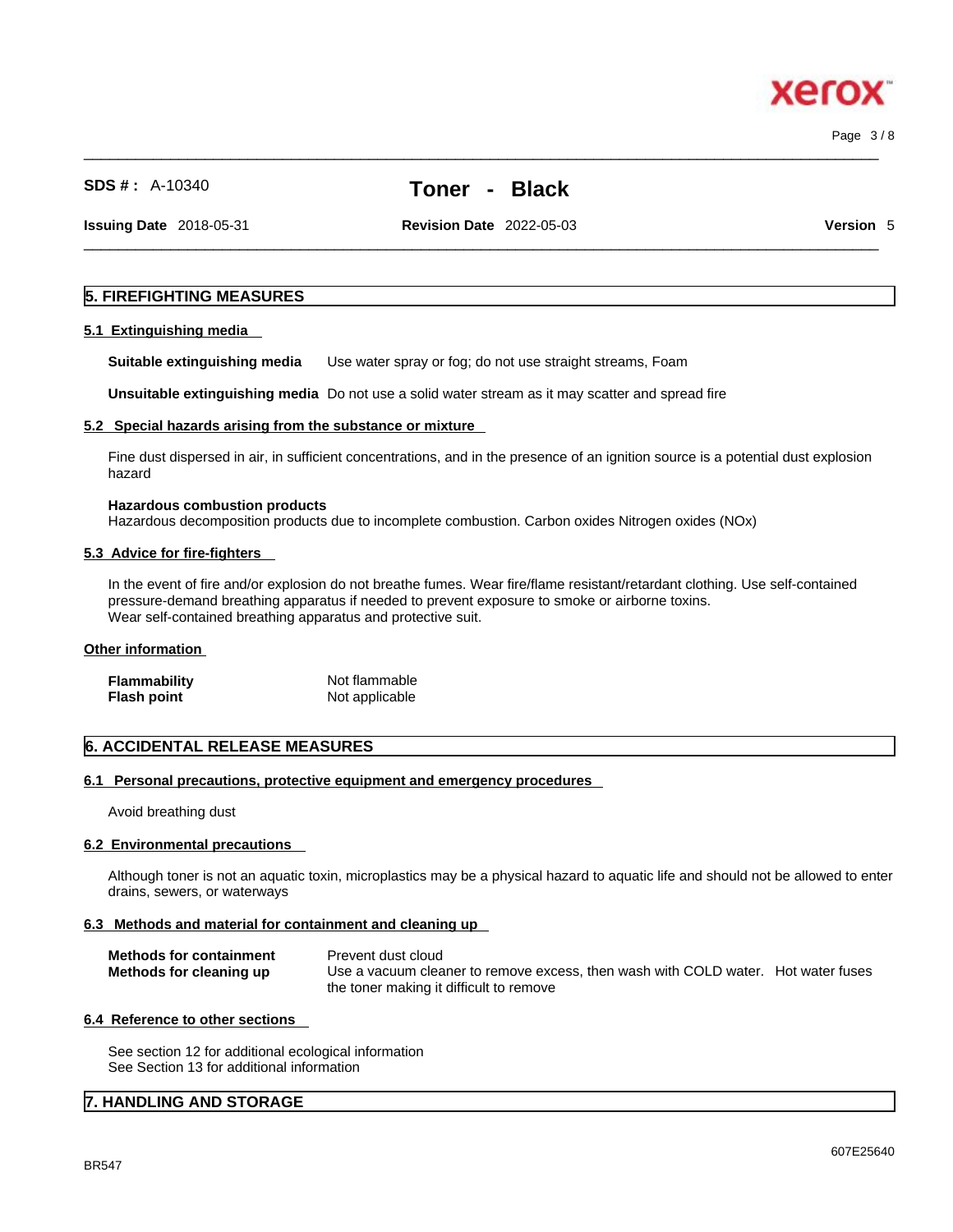Page 4 / 8

xero

## **SDS # :** A-10340 **Toner - Black**

**Issuing Date** 2018-05-31 **Revision Date** 2022-05-03 **Version** 5

 $\_$  ,  $\_$  ,  $\_$  ,  $\_$  ,  $\_$  ,  $\_$  ,  $\_$  ,  $\_$  ,  $\_$  ,  $\_$  ,  $\_$  ,  $\_$  ,  $\_$  ,  $\_$  ,  $\_$  ,  $\_$  ,  $\_$  ,  $\_$  ,  $\_$  ,  $\_$  ,  $\_$  ,  $\_$  ,  $\_$  ,  $\_$  ,  $\_$  ,  $\_$  ,  $\_$  ,  $\_$  ,  $\_$  ,  $\_$  ,  $\_$  ,  $\_$  ,  $\_$  ,  $\_$  ,  $\_$  ,  $\_$  ,  $\_$  ,

 $\_$  ,  $\_$  ,  $\_$  ,  $\_$  ,  $\_$  ,  $\_$  ,  $\_$  ,  $\_$  ,  $\_$  ,  $\_$  ,  $\_$  ,  $\_$  ,  $\_$  ,  $\_$  ,  $\_$  ,  $\_$  ,  $\_$  ,  $\_$  ,  $\_$  ,  $\_$  ,  $\_$  ,  $\_$  ,  $\_$  ,  $\_$  ,  $\_$  ,  $\_$  ,  $\_$  ,  $\_$  ,  $\_$  ,  $\_$  ,  $\_$  ,  $\_$  ,  $\_$  ,  $\_$  ,  $\_$  ,  $\_$  ,  $\_$  ,

#### **7.1 Precautions for safe handling**

Handle in accordance with good industrial hygiene and safety practice, Avoid dust accumulation in enclosed space, Prevent dust cloud

**Hygiene measures** None under normal use conditions

#### **7.2 Conditions for safe storage, including any incompatibilities**

Keep container tightly closed in a dry and well-ventilated place, Store at room temperature

#### **7.3 Specific end uses**

Xerographic printing

#### **8. EXPOSURE CONTROLS/PERSONAL PROTECTION**

**8.1 Control parameters** 

| <b>Xerox Exposure Limit</b> | $2.5 \text{ mg/m}^3$ (total dust)      |
|-----------------------------|----------------------------------------|
| <b>Xerox Exposure Limit</b> | $0.4 \text{ mg/m}^3$ (respirable dust) |

**8.2 Exposure controls** 

**Engineering measures** None under normal use conditions

**Personal protective equipment** 

| Eye/face protection           | No special protective equipment required |
|-------------------------------|------------------------------------------|
| <b>Hand protection</b>        | No special protective equipment required |
| Skin and body protection      | No special protective equipment required |
| <b>Respiratory protection</b> | No special protective equipment required |
| <b>Thermal hazards</b>        | None under normal processing             |

#### **Environmental Exposure Controls Environmental Exposure**

**Controls** 

Keep out of drains, sewers, ditches and waterways

### **9. PHYSICAL AND CHEMICAL PROPERTIES**

#### **9.1 Information on basic physical and chemical properties**

| Appearance<br><b>Physical state</b><br><b>Colour</b>                              | Powder<br>Solid<br><b>Black</b>                | Odour<br><b>Odour threshold</b><br>рH | Faint<br>Not applicable<br>Not applicable |
|-----------------------------------------------------------------------------------|------------------------------------------------|---------------------------------------|-------------------------------------------|
| <b>Flash point</b>                                                                | Not applicable                                 |                                       |                                           |
| <b>Melting / Freezing Point</b><br>Boiling point/boiling range<br>Softening point | Not applicable<br>Not applicable<br>49 - 60 °C | - 140 °F<br>120.                      |                                           |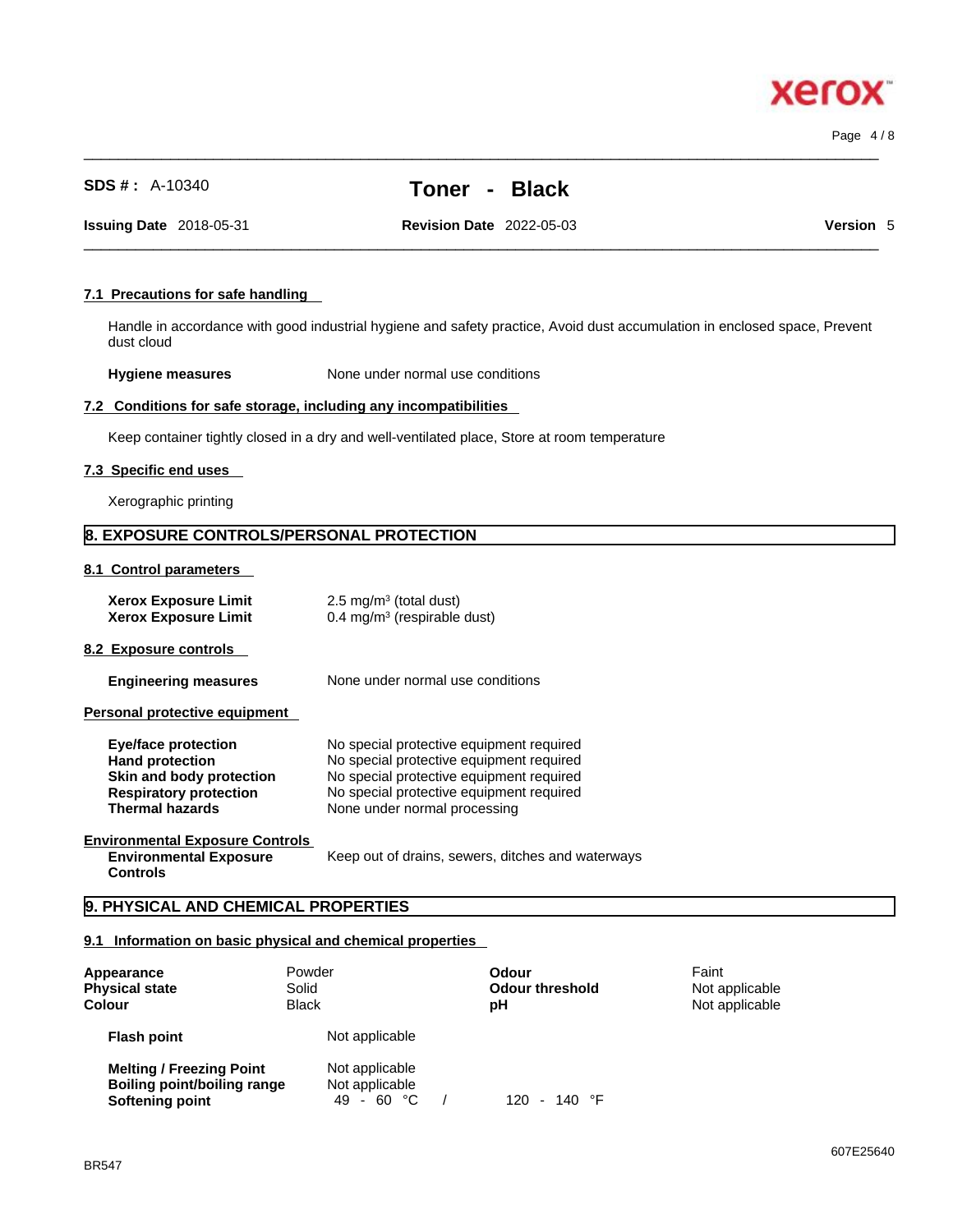Page 5 / 8

**Xerox** 

| <b>SDS #:</b> $A-10340$           | <b>Black</b><br>Toner                                                                                                                       |           |
|-----------------------------------|---------------------------------------------------------------------------------------------------------------------------------------------|-----------|
| <b>Issuing Date</b> 2018-05-31    | <b>Revision Date 2022-05-03</b>                                                                                                             | Version 5 |
| <b>Evaporation rate</b>           | Not applicable                                                                                                                              |           |
| <b>Flammability</b>               | Not flammable                                                                                                                               |           |
| <b>Flammability Limits in Air</b> | Not applicable                                                                                                                              |           |
| <b>Explosive Limits</b>           | No data available                                                                                                                           |           |
| Vapour pressure                   | Not applicable                                                                                                                              |           |
| <b>Vapour density</b>             | Not applicable                                                                                                                              |           |
| <b>Specific gravity</b>           | $-2$                                                                                                                                        |           |
| <b>Water solubility</b>           | Negligible                                                                                                                                  |           |
| <b>Partition coefficient</b>      | Not applicable                                                                                                                              |           |
| <b>Autoignition temperature</b>   | Not applicable                                                                                                                              |           |
| <b>Decomposition temperature</b>  | Not determined                                                                                                                              |           |
| <b>Viscosity</b>                  | Not applicable                                                                                                                              |           |
| <b>Explosive properties</b>       | Fine dust dispersed in air, in sufficient concentrations, and in the presence of an ignition<br>source is a potential dust explosion hazard |           |
| <b>Oxidising properties</b>       | Not applicable                                                                                                                              |           |

 $\_$  ,  $\_$  ,  $\_$  ,  $\_$  ,  $\_$  ,  $\_$  ,  $\_$  ,  $\_$  ,  $\_$  ,  $\_$  ,  $\_$  ,  $\_$  ,  $\_$  ,  $\_$  ,  $\_$  ,  $\_$  ,  $\_$  ,  $\_$  ,  $\_$  ,  $\_$  ,  $\_$  ,  $\_$  ,  $\_$  ,  $\_$  ,  $\_$  ,  $\_$  ,  $\_$  ,  $\_$  ,  $\_$  ,  $\_$  ,  $\_$  ,  $\_$  ,  $\_$  ,  $\_$  ,  $\_$  ,  $\_$  ,  $\_$  ,

#### **9.2 Other information**

None

#### **10. STABILITY AND REACTIVITY**

#### **10.1 Reactivity**

No dangerous reaction known under conditions of normal use

#### **10.2 Chemical stability**

Stable under normal conditions

#### **10.3 Possibility of hazardous reactions**

| <b>Hazardous reactions</b> | None under normal processing            |
|----------------------------|-----------------------------------------|
| Hazardous polymerisation   | Hazardous polymerisation does not occur |

#### **10.4 Conditions to avoid**

Prevent dust cloud, Fine dust dispersed in air, in sufficient concentrations, and in the presence of an ignition source is a potential dust explosion hazard

#### **10.5 Incompatible Materials**

None

#### **10.6 Hazardous decomposition products**

None under normal use

#### **11. TOXICOLOGICAL INFORMATION**

*The toxicity data noted below is based on the test results of similar reprographic materials.*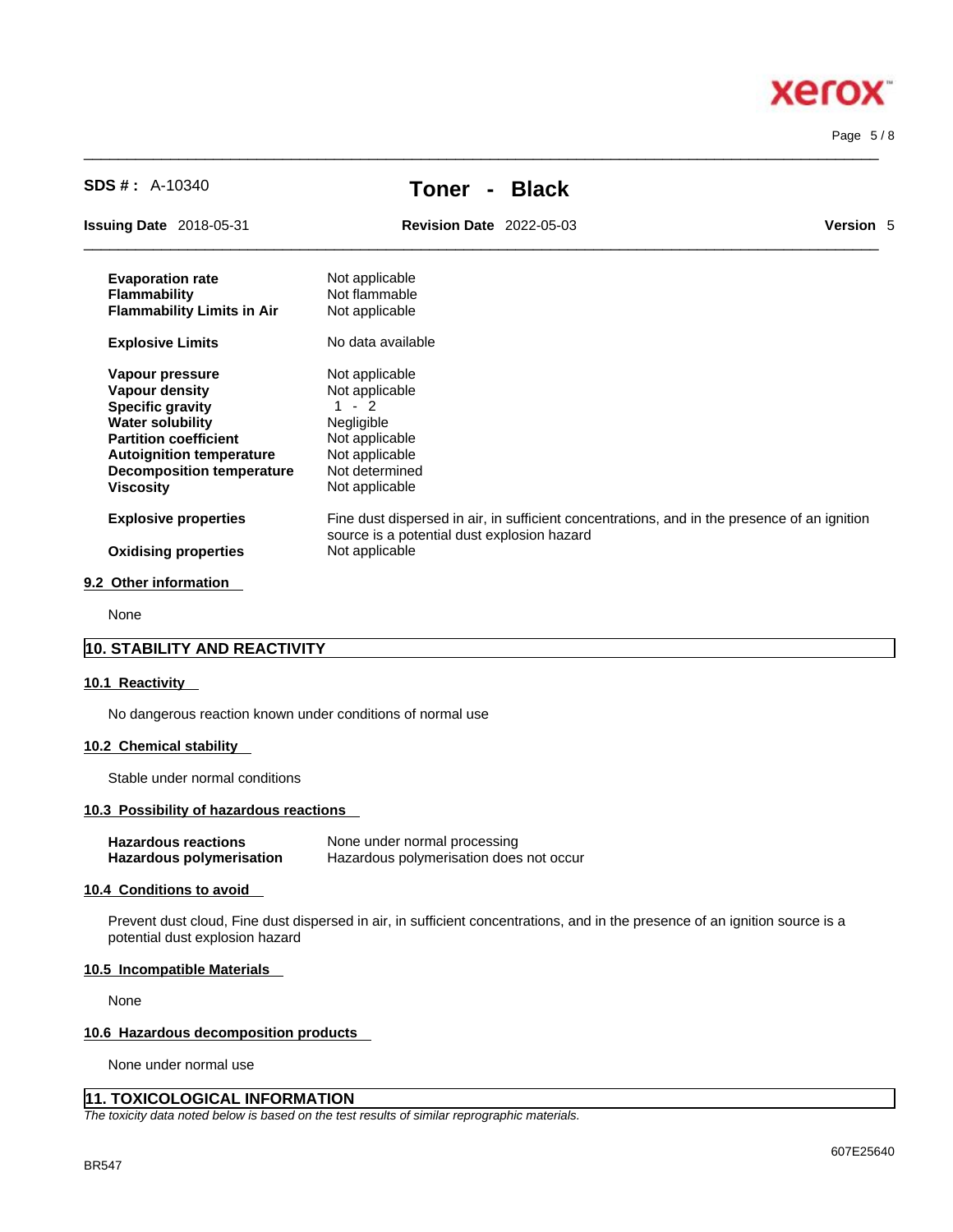$\_$  ,  $\_$  ,  $\_$  ,  $\_$  ,  $\_$  ,  $\_$  ,  $\_$  ,  $\_$  ,  $\_$  ,  $\_$  ,  $\_$  ,  $\_$  ,  $\_$  ,  $\_$  ,  $\_$  ,  $\_$  ,  $\_$  ,  $\_$  ,  $\_$  ,  $\_$  ,  $\_$  ,  $\_$  ,  $\_$  ,  $\_$  ,  $\_$  ,  $\_$  ,  $\_$  ,  $\_$  ,  $\_$  ,  $\_$  ,  $\_$  ,  $\_$  ,  $\_$  ,  $\_$  ,  $\_$  ,  $\_$  ,  $\_$  , Page 6 / 8

**Xerox** 

# **SDS # :** A-10340 **Toner - Black**

 $\_$  ,  $\_$  ,  $\_$  ,  $\_$  ,  $\_$  ,  $\_$  ,  $\_$  ,  $\_$  ,  $\_$  ,  $\_$  ,  $\_$  ,  $\_$  ,  $\_$  ,  $\_$  ,  $\_$  ,  $\_$  ,  $\_$  ,  $\_$  ,  $\_$  ,  $\_$  ,  $\_$  ,  $\_$  ,  $\_$  ,  $\_$  ,  $\_$  ,  $\_$  ,  $\_$  ,  $\_$  ,  $\_$  ,  $\_$  ,  $\_$  ,  $\_$  ,  $\_$  ,  $\_$  ,  $\_$  ,  $\_$  ,  $\_$  ,

**Issuing Date** 2018-05-31 **Revision Date** 2022-05-03 **Version** 5

#### **11.1 Information on toxicological effects**

| <b>Acute toxicity</b><br><b>Product Information</b><br><b>Irritation</b><br>Oral LD50<br><b>Dermal LD50</b><br><b>LC50 Inhalation</b> | No skin irritation, No eye irritation<br>$> 5$ g/kg (rat)<br>$> 5$ g/kg (rabbit)<br>$> 5$ mg/L (rat, 4 hr)                                                                                                                                                                                                                                                                                                                                                                                                                                                                                                                                                                                                                                                                                                                                                                                                                                                      |
|---------------------------------------------------------------------------------------------------------------------------------------|-----------------------------------------------------------------------------------------------------------------------------------------------------------------------------------------------------------------------------------------------------------------------------------------------------------------------------------------------------------------------------------------------------------------------------------------------------------------------------------------------------------------------------------------------------------------------------------------------------------------------------------------------------------------------------------------------------------------------------------------------------------------------------------------------------------------------------------------------------------------------------------------------------------------------------------------------------------------|
| <b>Chronic toxicity</b><br>Product Information<br><b>Chronic effects</b><br>Carcinogenicity<br><b>Other information</b>               | No known effects under normal use conditions<br>See "Other Information" in this section.<br>The IARC (International Agency for Research on Cancer) has listed carbon black as<br>"possibly carcinogenic to humans". However, Xerox has concluded that the presence of<br>carbon black in this mixture does not present a health hazard. The IARC classification is<br>based on studies evaluating pure, "free" carbon black. In contrast, toner is a formulation<br>composed of specially prepared polymer and a small amount of carbon black (or other<br>pigment). In the process of making toner, the small amount of carbon black becomes<br>encapsulated within a matrix. Xeroxhas performed extensive testing of toner, including a<br>chronic bioassay (test for potential carcinogenicity). Exposure to toner did not produce<br>evidence of cancer in exposed animals. The results were submitted to regulatory agencies<br>and published extensively. |
|                                                                                                                                       | The IARC (International Agency for Research on Cancer) has listed titanium dioxide as<br>"possibly carcinogenic to humans". However, Xerox has concluded that the presence of<br>titanium dioxide in this mixture does not present a health hazard. The IARC classification<br>is based on studies in rats using high concentrations of pure, unbound TiO2 particles of<br>respirable size. Epidemiological studies do not suggest a carcinogenic effects in humans.<br>In addition, the titanium dioxide in this mixture is encapsulated in a matrix or bound to the<br>surface of the toner.                                                                                                                                                                                                                                                                                                                                                                  |
| Other toxic effects<br><b>Product Information</b><br><b>Sensitisation</b><br><b>Mutagenic effects</b><br><b>Reproductive toxicity</b> | No sensitisation responses were observed<br>Not mutagenic in AMES Test<br>This product does not contain any known or suspected reproductive hazards                                                                                                                                                                                                                                                                                                                                                                                                                                                                                                                                                                                                                                                                                                                                                                                                             |
| <b>Target organ effects</b>                                                                                                           | None known                                                                                                                                                                                                                                                                                                                                                                                                                                                                                                                                                                                                                                                                                                                                                                                                                                                                                                                                                      |
| Other adverse effects<br><b>Aspiration Hazard</b>                                                                                     | None known<br>Not applicable                                                                                                                                                                                                                                                                                                                                                                                                                                                                                                                                                                                                                                                                                                                                                                                                                                                                                                                                    |
| 11.2 Information on other hazards                                                                                                     | <b>Endocrine disrupting properties</b> This product does not contain any known or suspected endocrine disruptors                                                                                                                                                                                                                                                                                                                                                                                                                                                                                                                                                                                                                                                                                                                                                                                                                                                |

### **12. ECOLOGICAL INFORMATION**

#### **12.1 Toxicity**

EC50/72h/algae = >1000 mg/L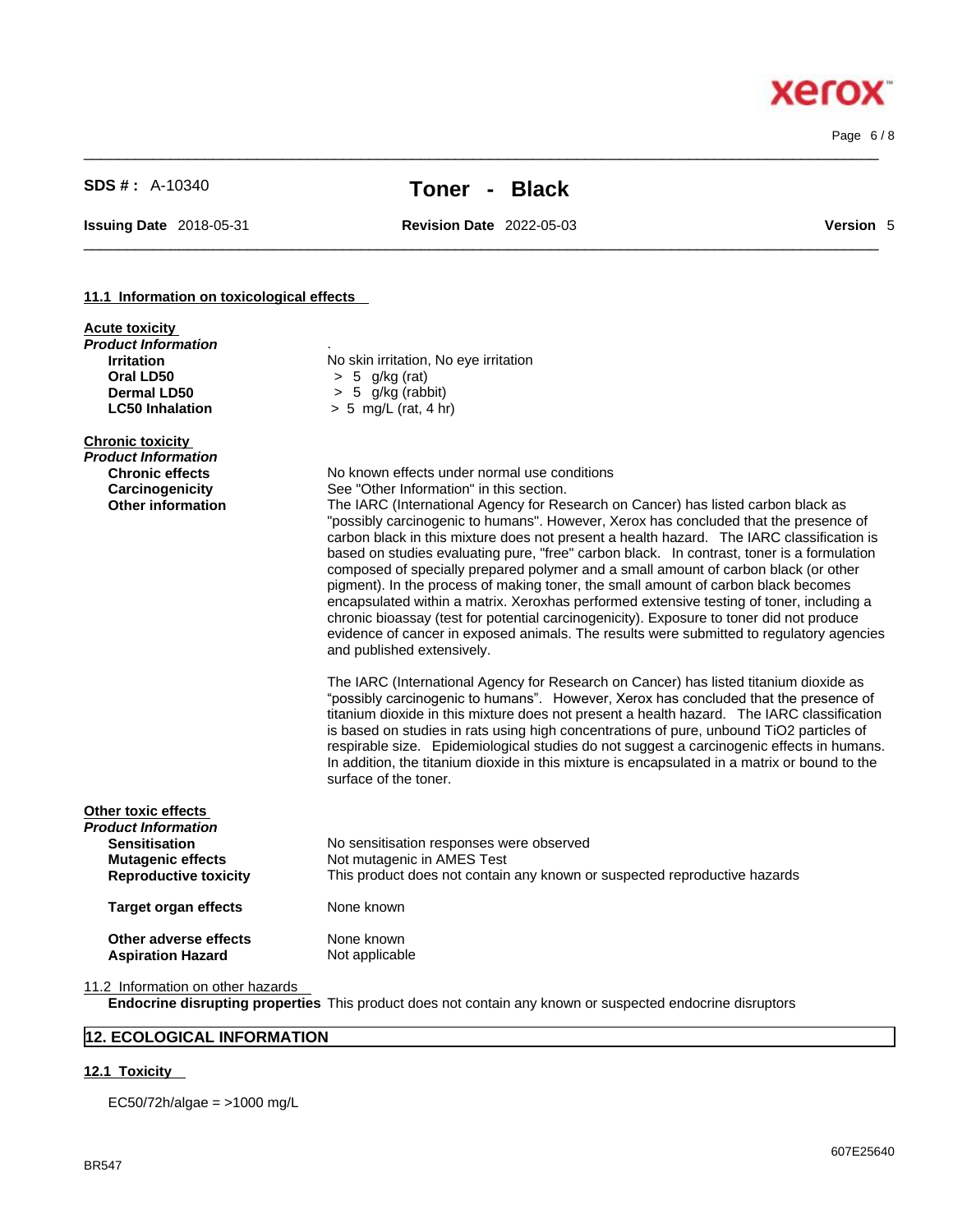Page 7 / 8

хего

**SDS # :** A-10340 **Toner - Black**

 $\_$  ,  $\_$  ,  $\_$  ,  $\_$  ,  $\_$  ,  $\_$  ,  $\_$  ,  $\_$  ,  $\_$  ,  $\_$  ,  $\_$  ,  $\_$  ,  $\_$  ,  $\_$  ,  $\_$  ,  $\_$  ,  $\_$  ,  $\_$  ,  $\_$  ,  $\_$  ,  $\_$  ,  $\_$  ,  $\_$  ,  $\_$  ,  $\_$  ,  $\_$  ,  $\_$  ,  $\_$  ,  $\_$  ,  $\_$  ,  $\_$  ,  $\_$  ,  $\_$  ,  $\_$  ,  $\_$  ,  $\_$  ,  $\_$  ,

**Issuing Date** 2018-05-31 **Revision Date** 2022-05-03 **Version** 5

 $\_$  ,  $\_$  ,  $\_$  ,  $\_$  ,  $\_$  ,  $\_$  ,  $\_$  ,  $\_$  ,  $\_$  ,  $\_$  ,  $\_$  ,  $\_$  ,  $\_$  ,  $\_$  ,  $\_$  ,  $\_$  ,  $\_$  ,  $\_$  ,  $\_$  ,  $\_$  ,  $\_$  ,  $\_$  ,  $\_$  ,  $\_$  ,  $\_$  ,  $\_$  ,  $\_$  ,  $\_$  ,  $\_$  ,  $\_$  ,  $\_$  ,  $\_$  ,  $\_$  ,  $\_$  ,  $\_$  ,  $\_$  ,  $\_$  ,

 $EC50/48h/daphnia = >1000 mg/L$  $LC50/96h/fish = >1000 mg/L$ 

#### **12.2 Persistence and degradability**

Not readily biodegradable

#### **12.3 Bioaccumulative potential**

Bioaccumulation is unlikely

#### **12.4 Mobility in soil**

Insoluble in water

#### **12.5 Results of PBT and vPvB assessment**

Not a PBT according to REACH Annex XIII

#### **12.6 Endocrine disrupting properties**

This product does not contain any known or suspected endocrine disruptors

#### **12.7 Other adverse effects**

Although toner is not an aquatic toxin, microplastics may be a physical hazard to aquatic life and should not be allowed to enter drains, sewers, or waterways.

| <b>13. DISPOSAL CONSIDERATIONS</b> |                                                                                                                                                                    |
|------------------------------------|--------------------------------------------------------------------------------------------------------------------------------------------------------------------|
| 13.1 Waste treatment methods       |                                                                                                                                                                    |
| <b>Waste Disposal Method</b>       | This material and its container must be disposed of as hazardous waste                                                                                             |
| <b>EWC Waste Disposal No.</b>      | 08 03 18                                                                                                                                                           |
| Other information                  | Although toner is not an aquatic toxin, microplastics may be a physical hazard to aquatic life<br>and should not be allowed to enter drains, sewers, or waterways. |

### **14. TRANSPORT INFORMATION**

#### **14.1 UN/ID No**

Not regulated

#### **14.2 Proper shipping name**

Not regulated

#### **14.3 Transport hazard class(es)**

Not classified